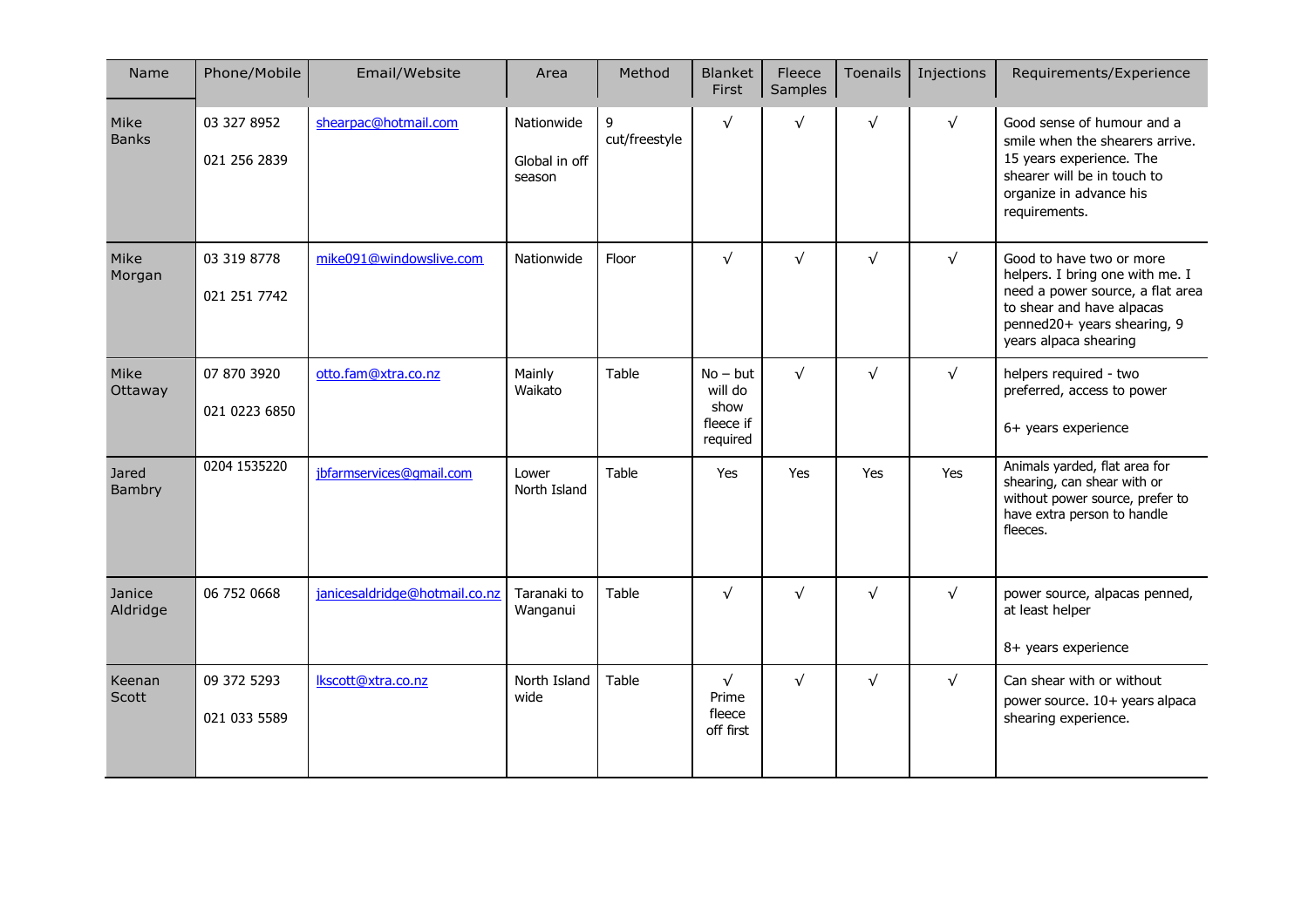| Dave<br>Morrison         | 07 552 0607<br>021 139 5560 |                             | Western Bay<br>of Plenty                                        | Table                       | Not<br>usually,<br>can do<br>show<br>fleeces<br>in one<br>piece | $\sqrt{}$ | $\sqrt{}$  | Will allow<br>clients to<br>do them<br>during<br>shearing | Flat ground, power source 30<br>meters, prefer inside<br>13+ years experience                                                                                                                 |
|--------------------------|-----------------------------|-----------------------------|-----------------------------------------------------------------|-----------------------------|-----------------------------------------------------------------|-----------|------------|-----------------------------------------------------------|-----------------------------------------------------------------------------------------------------------------------------------------------------------------------------------------------|
| <b>Brendon</b><br>Riddle | 03 349 7524                 | leriddle@xtra.co.nz         | Canterbury                                                      | Table                       | Not<br>usually,<br>can do<br>show<br>fleeces<br>in one<br>piece | $\sqrt{}$ | $\sqrt{}$  | $\sqrt{ }$                                                | Power source, Alpacas penned<br>6+ years experience                                                                                                                                           |
| Glen<br>Thompson         | 09 235 3238<br>021 263 9244 | brookesidealpacas@qmail.com | Waikato<br>Auckland<br>Whangarei<br>Northland                   | Table                       | $\sqrt{ }$<br>Can<br>shear<br>show<br>fleece<br>as well         | $\sqrt{}$ | $\sqrt{ }$ | $\sqrt{ }$                                                | Close access to power and flat<br>area for table to be set up (3m x<br>3m); Alpacas to be penned. Can<br>provide generator power by<br>negotiation<br>6+ years experience shearing<br>alpacas |
| Nigel<br>Wood            | 03 231 3112<br>027 468 1903 | Nigelwood11@xtra.co.nz      | NZ Wide                                                         | Table, but<br>prefers floor | $\sqrt{}$                                                       | $\sqrt{}$ | $\sqrt{}$  | $\sqrt{ }$                                                | Power source<br>Shearing sheep for 19+ years;<br>Shearing Alpacas for 8+ years                                                                                                                |
| <b>Eric Lister</b>       | 06 357 8177<br>027 325 8101 | eric@thiefofhearts.co.nz    | <b>Bring</b><br>alpacas to<br>me in<br>Palmerston<br>North area | Table                       |                                                                 | $\sqrt{}$ | $\sqrt{}$  | $\sqrt{ }$                                                | 12+ years experience                                                                                                                                                                          |
| Jon Cavey                | 06 7624786<br>027 8335 489  | sonia.jon.cavey@gmail.com   | Taranaki<br>to<br>Wellington /<br>Wairarapa                     | Table                       | Not<br>normall<br>y, but<br>can do<br>if asked                  | $\sqrt{}$ | $\sqrt{ }$ | $\sqrt{ }$                                                | Alpaca in a penned area,<br>electricity available and 1 helper<br>required.                                                                                                                   |
| Peter<br>Dixon           | 07 848 1799                 | Karismac.pacas@xtra.co.nz   | Waikato                                                         | Table                       | Depend<br>s on<br>alpaca                                        | $\sqrt{}$ | $\sqrt{ }$ | $\sqrt{ }$                                                | Power source, penned animals<br>11+ years experience                                                                                                                                          |